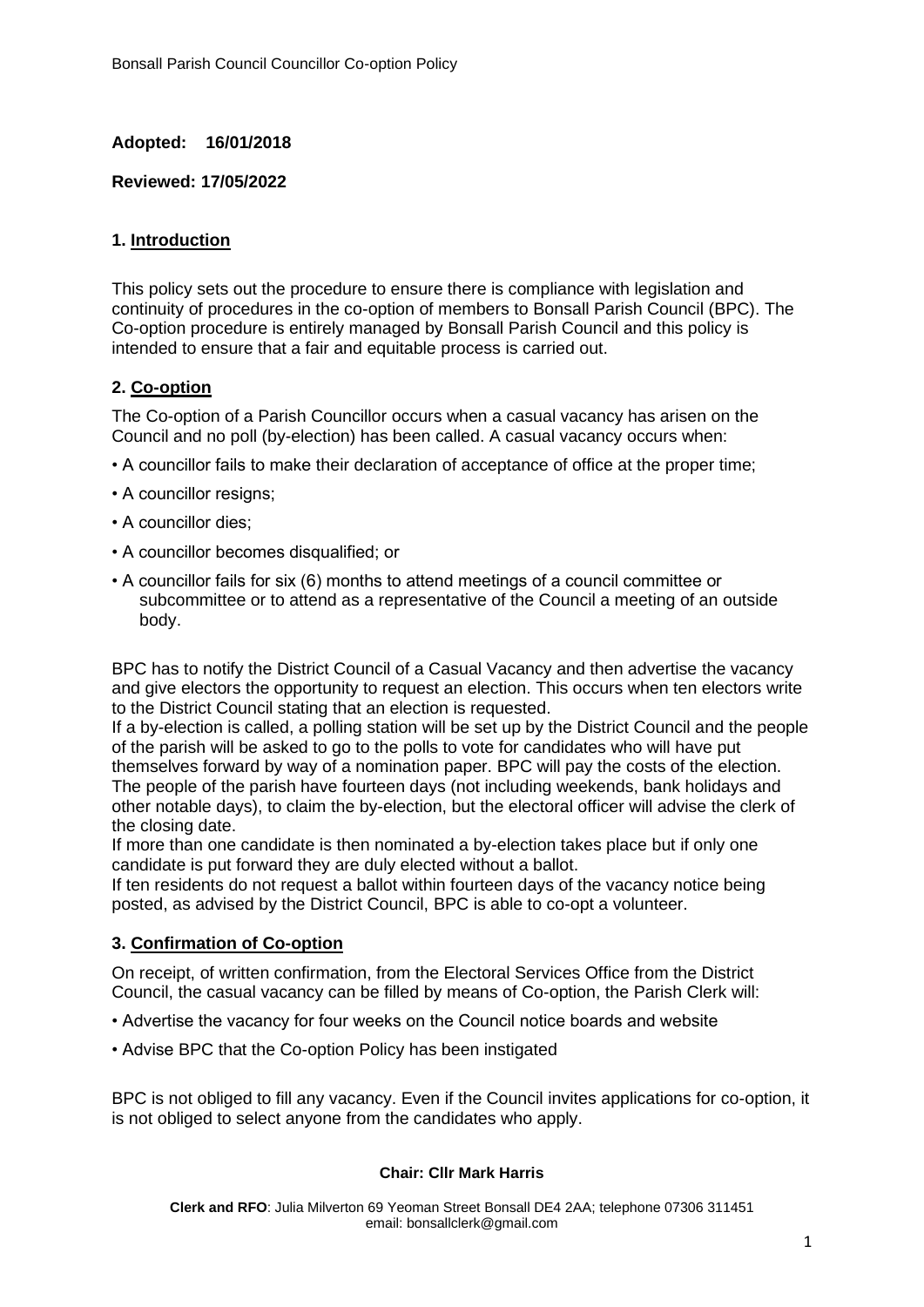However, it does not contribute to effective and efficient working of the Council if there are insufficient councillors to share the workload equitably, to provide a broad cross-section of skills and interests, or to achieve meeting quorums without difficulty.

Councillors elected by co-option are full members of BPC.

## **4. Eligibility of Candidates**

BPC is able to consider any person to fill a vacancy provided that:

- He/she is an elector for the parish; or
- has resided in the parish for the past twelve months or rented/tenanted land or other premises in the parish; or
- had his/her principal place of work in the parish; or
- has lived within three miles (direct) of the parish.

There are certain disqualification's for election, of which the main are (see section 80 of the Local Government Act 1972):

- holding a paid office under the local authority;
- bankruptcy;
- having been sentenced to a term of imprisonment (whether suspended or not) of not less than three months, without the option of a fine during the five years preceding the election; and
- being disqualified under any enactment relating to corrupt or illegal practices.

Candidates found to be offering inducements of any kind will be disqualified.

## **5. Applications**

Members may point out the vacancies and the process to any qualifying candidate(s).

Although there is no Statutory Requirement to do so, candidates will be requested to:

- Submit information about themselves, by way of completing a short application form (Appendix A)
- Confirm their eligibility for the position of Councillor within the statutory rules (Appendix B).

Following receipt of applications, the next suitable council meeting will have an agenda item *'To receive written applications for the office of Parish councillor and to Co-opt a candidate to fill the existing vacancy*'.

Copies of the candidates applications will be circulated to all Councillors by the Clerk at least 3 clear days prior to the meeting of the full Council at which the Co-option will be considered. All such documents will be treated by the Clerk and all Councillors as Strictly Private and Confidential.

Candidates will be sent a full agenda of the meeting at which they are to be considered for appointment, together with a copy of the Code of Conduct, Standing Orders and Financial Regulations of BPC. Candidates will also be informed that they will be invited to speak about their application at the meeting.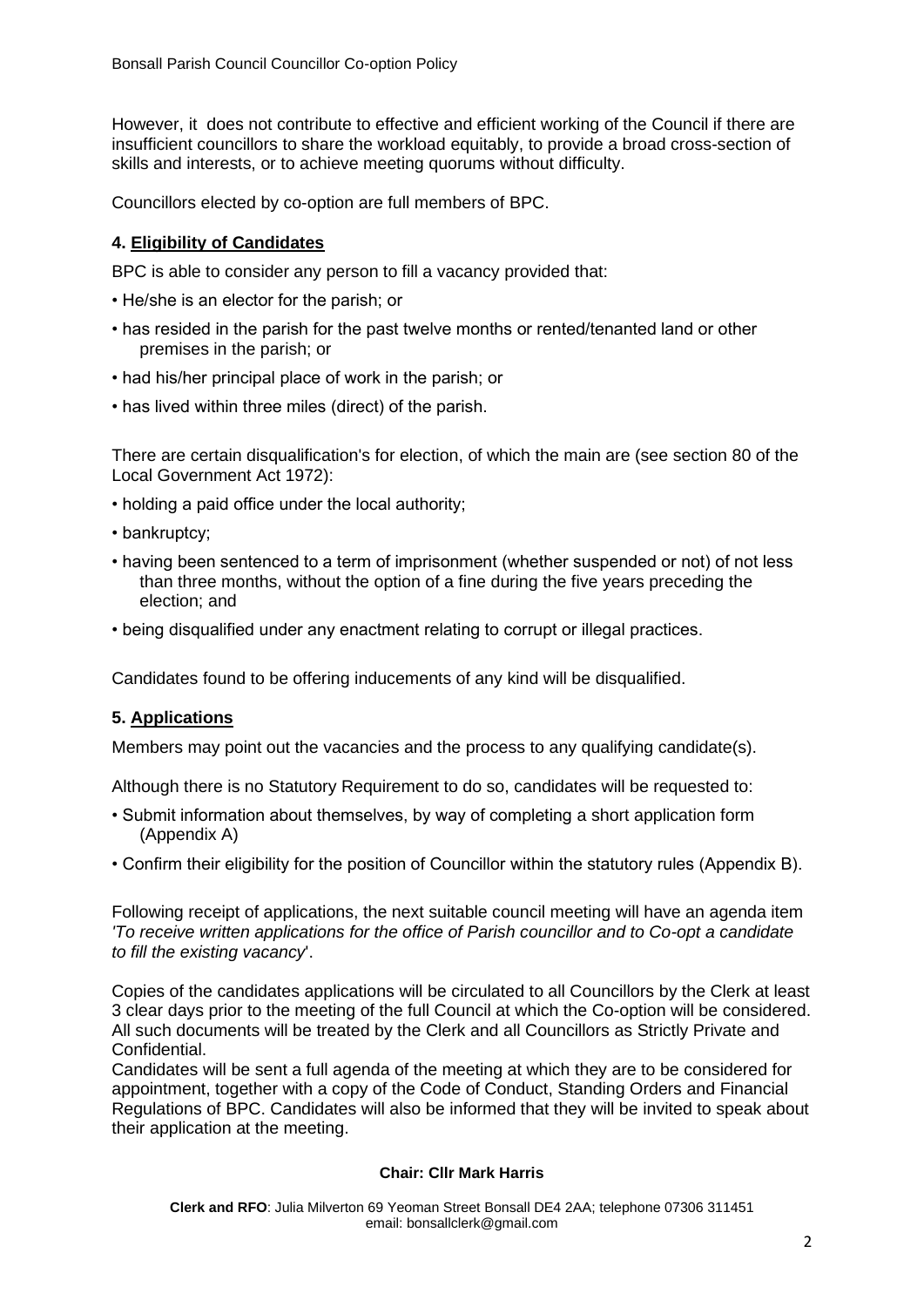## **6. At the Co-option Meeting**

At the co-option meeting, candidates will be given five minutes maximum to introduce themselves to Members, give information on their background and experience and explain why they wish to become a Member of BPC. The process will be carried out by adjourning the meeting to allow the candidate to speak.

Where the Council wishes to discuss the merits of candidates this could be prejudicial and the Council will resolve to exclude the members of the press and public.

As soon as all candidates have finished giving their submissions, the council will proceed to a vote on the acceptability of each candidate utilising the 'person specification' criteria set out in Appendix C and any personal statements provided by candidates, with each candidate being proposed and seconded by the councillors in attendance and a vote by a show of hands.

In order for a candidate to be elected to BPC, it will be necessary for them to obtain an absolute majority of votes cast (50% + 1 of the votes available at the meeting). If there are more than two candidates and there is no candidate with an overall majority in the first round of voting the candidate with the least number of votes will drop out of the process.

Further rounds of voting will then take place with the process repeated until a candidate has an absolute majority. In the case of an equality of votes, the Chairman of the meeting has a second of casting vote.

After the votes has been concluded, the Chairman will declare the successful candidate duly elected and after signing their declaration of acceptance of office, may take their seat immediately.

The Clerk will notify Electoral Services of the new Councillor appointment. The successful candidate(s) must complete the 'registration of interests' within 28 days of being elected. The form should be handed to the Clerk for forwarding to the Monitoring Officer.

If insufficient candidates come forward for co-option, the process should continue, whereby the vacancies are again advertised.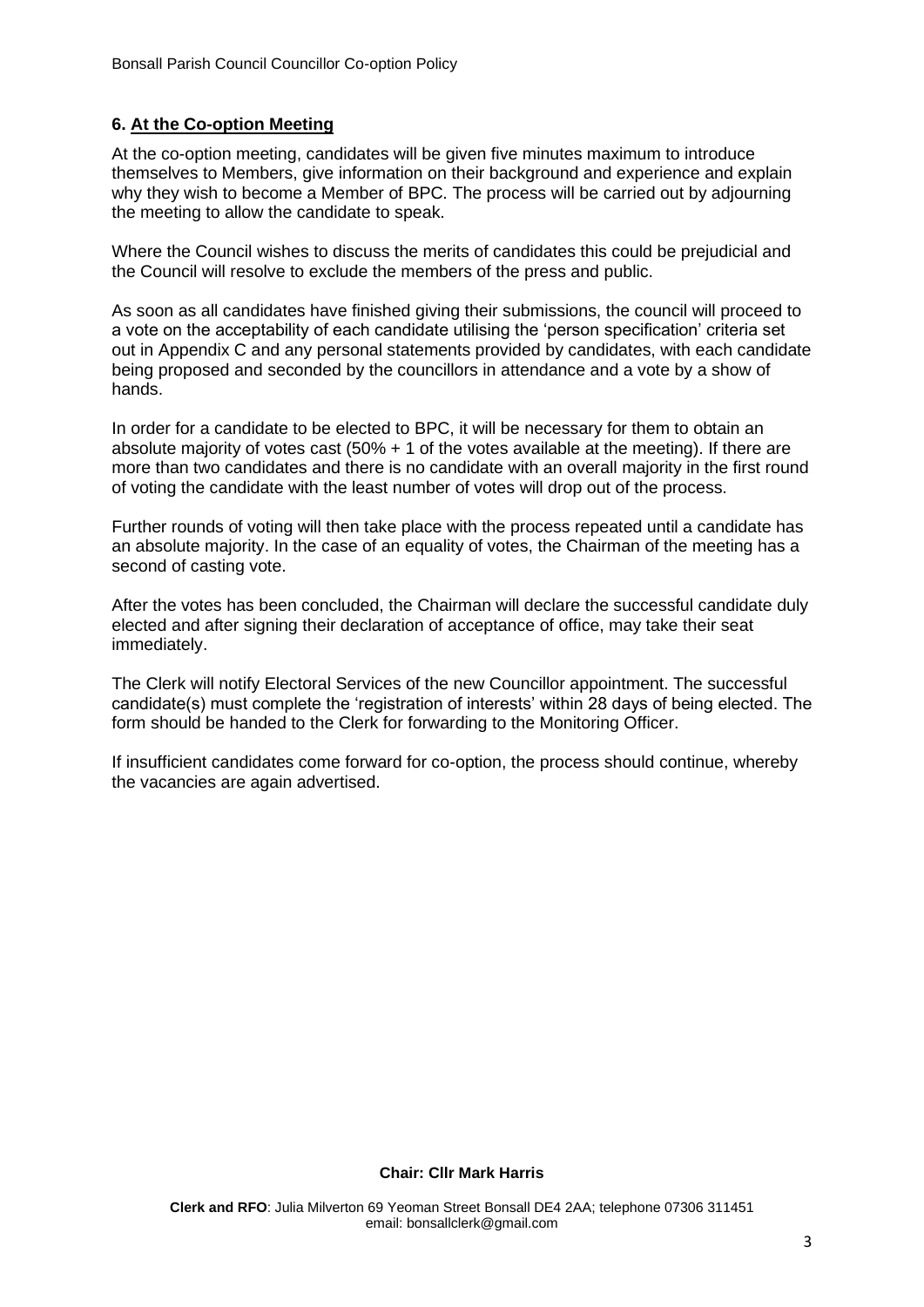Bonsall Parish Council Councillor Co-option Policy: **Appendix A: Application for Co-option**

## **APPENDIX A Application for Co-option**

Thank you for your interest in becoming a Parish Councillor. Please provide the below information to assist the council in making their decision.

| <b>Full Name &amp; Title</b> |  |
|------------------------------|--|
| <b>Home Address</b>          |  |
| <b>Home Telephone</b>        |  |
| <b>Mobile Telephone</b>      |  |
| <b>Email Address</b>         |  |

# **About You**

Please provide the council with some background information about yourself.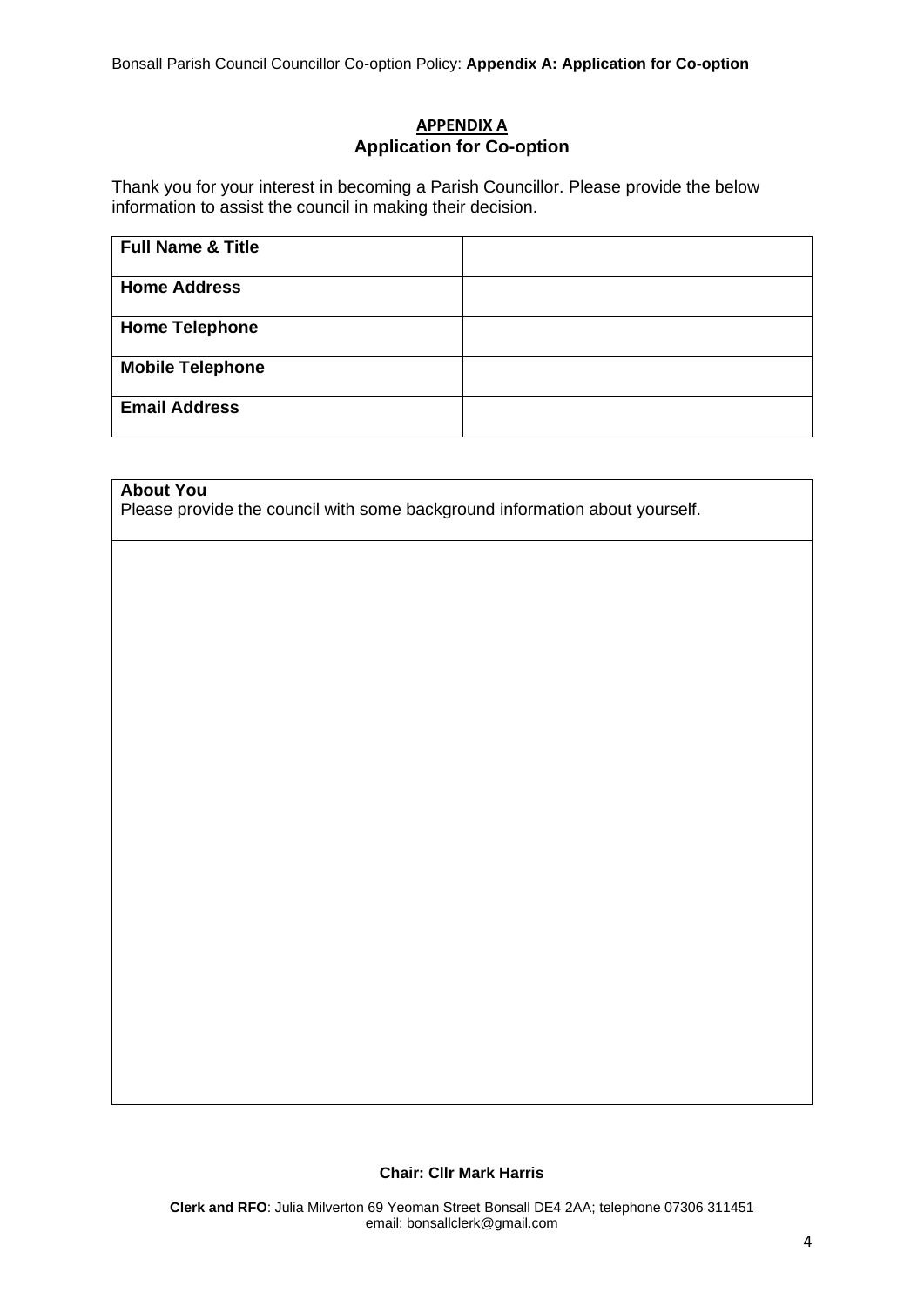**Reasons for applying** 

| Please provide the council with your reasons for wanting to become a Parish Councillor. |  |  |
|-----------------------------------------------------------------------------------------|--|--|
|                                                                                         |  |  |
|                                                                                         |  |  |
|                                                                                         |  |  |
|                                                                                         |  |  |
|                                                                                         |  |  |
|                                                                                         |  |  |
|                                                                                         |  |  |
|                                                                                         |  |  |
|                                                                                         |  |  |
|                                                                                         |  |  |
|                                                                                         |  |  |
|                                                                                         |  |  |
|                                                                                         |  |  |
|                                                                                         |  |  |
|                                                                                         |  |  |
|                                                                                         |  |  |
|                                                                                         |  |  |
|                                                                                         |  |  |
|                                                                                         |  |  |
|                                                                                         |  |  |
|                                                                                         |  |  |

| Signature |  |
|-----------|--|
|           |  |

|                | <b>Proposer</b> | Seconder |
|----------------|-----------------|----------|
| Name           |                 |          |
| <b>Address</b> |                 |          |
| Signature      |                 |          |

Please return your completed application to the Clerk to the council. Your application will be considered at the next available Parish Council meeting, where a vote will be held to decide whether the council agrees to co-opt you in to Bonsall Parish Council. **Data Protection Act: Bonsall Parish Council is duty bound to treat this information as** 

**strictly confidential.**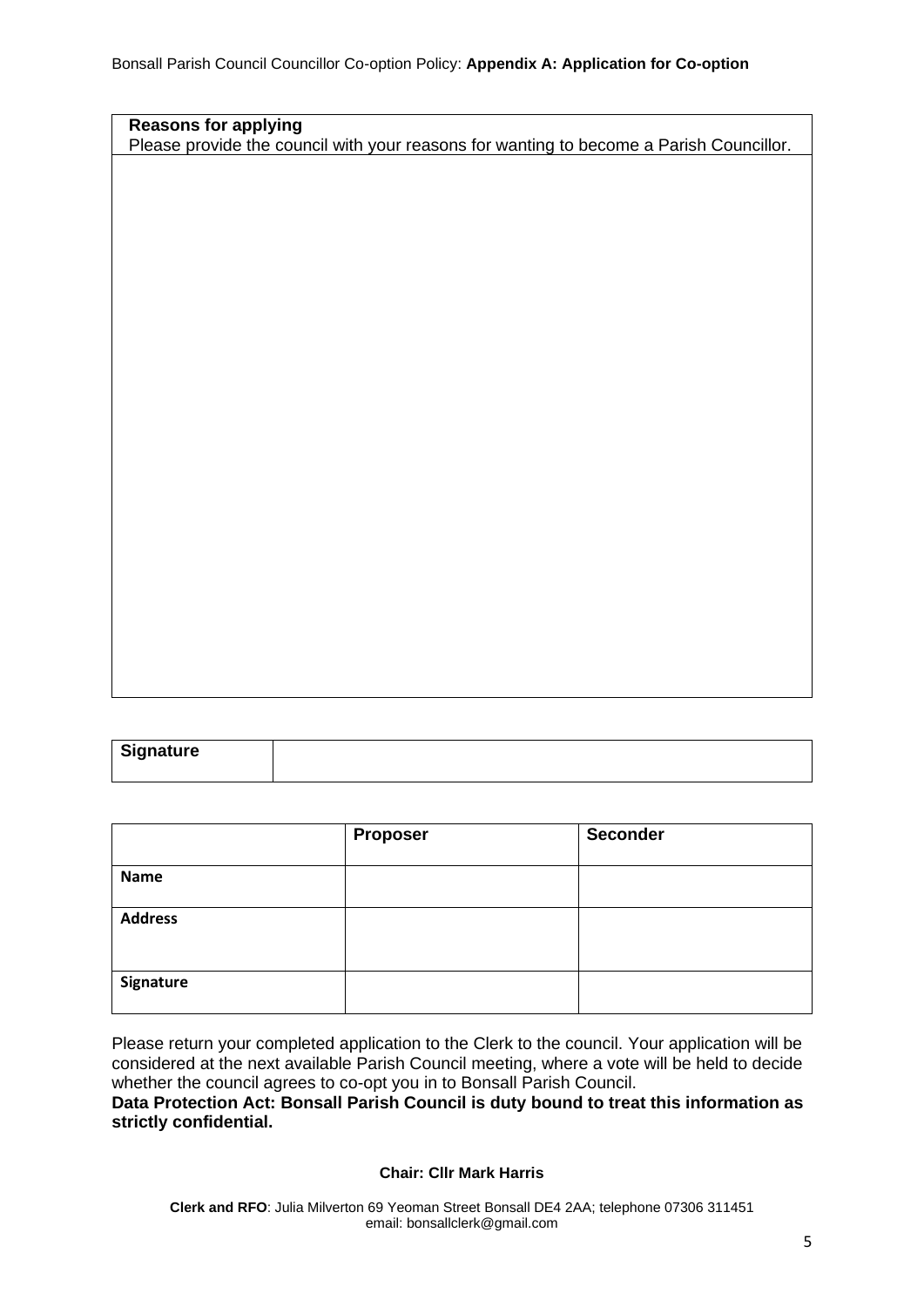## **Appendix B: Co-option Eligibility**

**1. In order to be eligible for co-option as a Bonsall Parish Councillor you must be a British subject, or a citizen of the Commonwealth or the European Union; and on the 'relevant date' (i.e. the day on which you are nominated or if there is a poll the day of the election) 18 years of age or over; and additionally able to meet one of the following qualifications set out below. Please tick which applies to you:**

**a)** I am registered as a local government elector for the parish; or

**b)** I have, during the whole of the twelve months preceding the date of my co-option, occupied as owner or tenant, land or other premises in the parish; or

**c)** My principal or only place of work during those twelve months has been in the parish; or

**d)** I have during the whole of twelve months resided in the parish or within 3 miles of it

### **2. Please note that under Section 80 of the Local Government Act 1972 a person is disqualified from being elected as a Local Councillor or being a member of a Local Council if he/she:**

**a)** Holds any paid office or employment of the local council (other than the office of Chairman) or of a joint committee on which the Council is represented; or

**b)** Is a person who has been adjudged bankrupt or has made a composition or arrangement with his/her creditors (but see below); or

**c)** Has within five years before the day of election, or since his/her election, been convicted in the UK, Channel Islands or Isle of Man of any offence and has been sentenced to imprisonment (whether suspended or not) for not less than three months without the option of a fine; or

**d)** Is otherwise disqualified under Part III of the representation of the People Act 1983 for corrupt or illegal practices.

## **This disqualification for bankruptcy ceases in the following circumstances:**

**i.** If the bankruptcy is annulled on the grounds that either the person ought not to have been adjudged bankrupt or that his/her debts have been fully discharged;

**ii.** If the person is discharged with a certificate that the bankruptcy was caused by misfortune without misconduct on his/her part;

**iii.** If the person is discharged without such a certificate.

(In **i** and **ii** above, the disqualification ceases on the date of the annulment and discharge respectively. In **iii**, it ceases on the expiry of five years from the date of discharge.)

## **DECLARATION**

I……………………………………………………………………. hereby confirm that I am eligible for the vacancy of Bonsall Parish Councillor, and the information given on this form is true and accurate record. Signature……………………………………………………………………………… Date……………………………..

#### **Chair: Cllr Mark Harris**

**Clerk and RFO**: Julia Milverton 69 Yeoman Street Bonsall DE4 2AA; telephone 07306 311451 email: bonsallclerk@gmail.com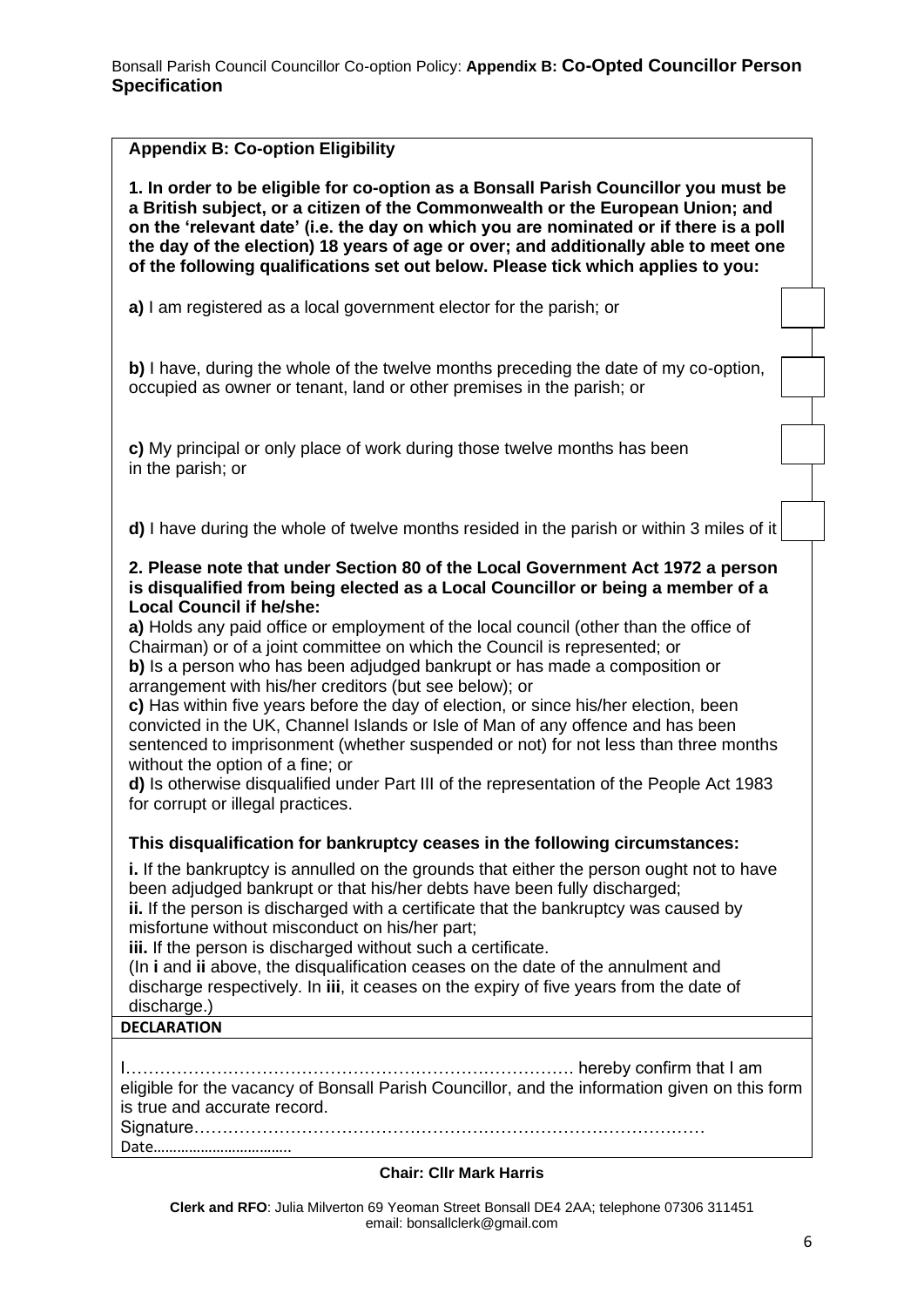Bonsall Parish Council Councillor Co-option Policy: **Appendix B: Co-Opted Councillor Person Specification**

**Bonsall Parish Council is duty bound to treat this information as strictly confidential.**

**Chair: Cllr Mark Harris**

**Clerk and RFO**: Julia Milverton 69 Yeoman Street Bonsall DE4 2AA; telephone 07306 311451 email: bonsallclerk@gmail.com